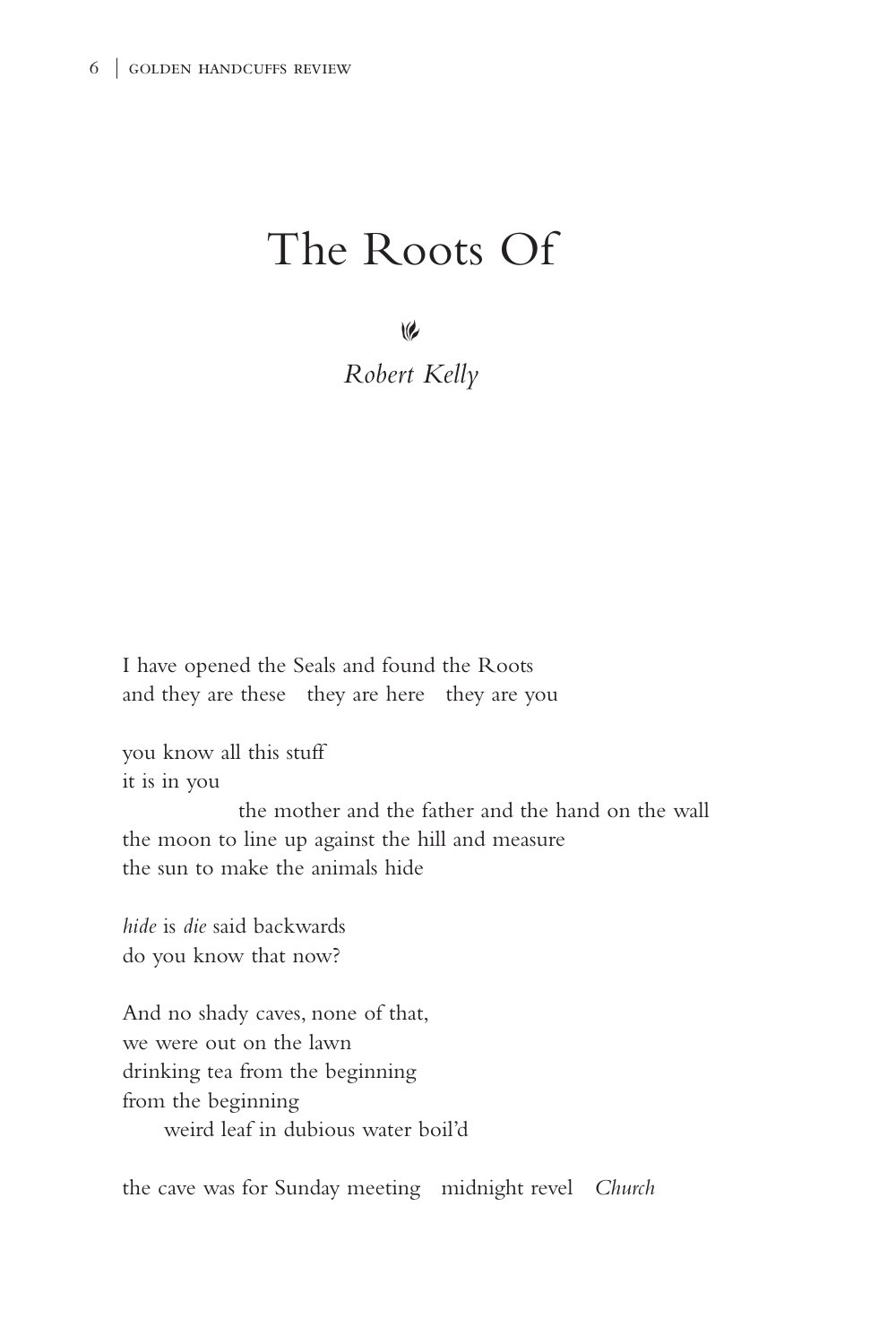and the signs of things we made with our hands anything a hand could sign another hand could carve in the rock

and nothing happened for fifty thousand years till John Sebastian Bach.

or the slim but clumsy fishing boats came into Sheepshead Bay Friday evenings always late laden with flounder but mostly fluke we'd bring home glad enough

mystery of the bottom of the sea both eyes on one side of the head and a firm white flesh not delicate as flounder let alone sole but decent, a frying, scraped skin and bones sinful in the sink.

Why have I waited to hear myself speak under the Broad Channel causeway the never fulfilled Rockaway yearning to handle the machinery of things

to turn the crank of the ocean

and make the thing work

the girls of the town in the courtyard set to more than dancing as some human body with color in its blood sets words to music, the grass knows how to sway when the piper tells

hemoglobin rhapsody the valiant orgasms of the stone age dragged us out of the alaya here

the surface of the earth is the bottom of a sea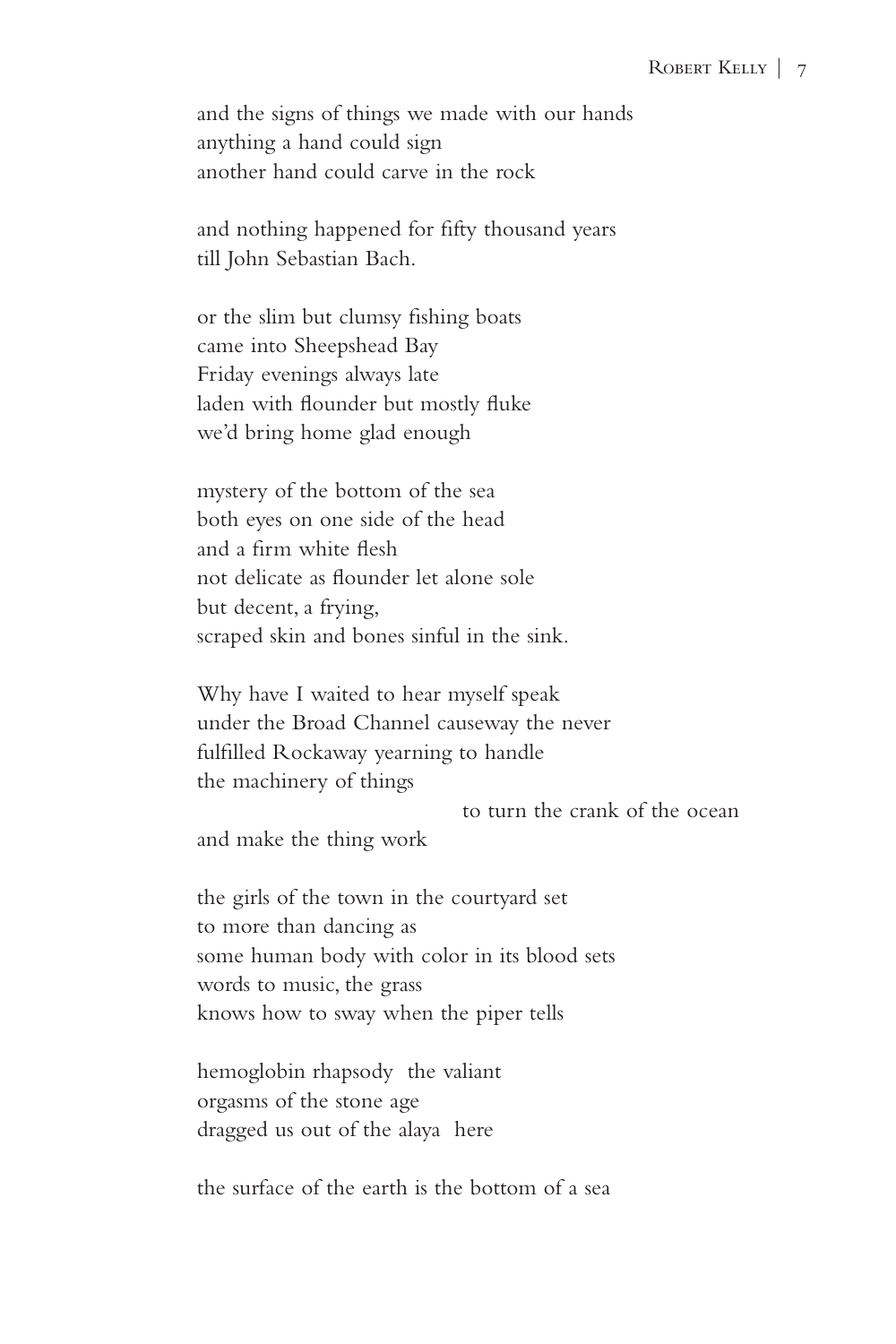## 8 | golden handcuffs review

bottom of the sea bottom of the cup something lives that you can't see identical mystery the yelling seagulls mock me for not understanding

even then I knew it was about the sea

that big animal had to make up its mind about me things put up with being worshipped for a while

her skin was white and she was slim it was eternity I had hands four years old no one to tell me no one I trusted the crucifix attacked me at night

no one to tell me no one to ask

the hated nuns asked the wrong kind of questions the ones whose answers are all in some book I knew all that stuff I wanted to know what I didn't know I was convinced in illo tempore that somebody knew, but who, I don't know, blind Borges counting birds in the sky,

Tommy Lomanno flying his pigeons from the roof on Crescent Street they wheeled over Blake where the empty lots began the fields around the church the marching band blaring what later came to make me think Verdi's *Force of Destiny* the overture to everything

but it was so much so blaring so satin breast so oil so animal so close together so old man laughing so clackety whirl of the tombola the screams so sugar dredged so zeppole so hip thrust jostling